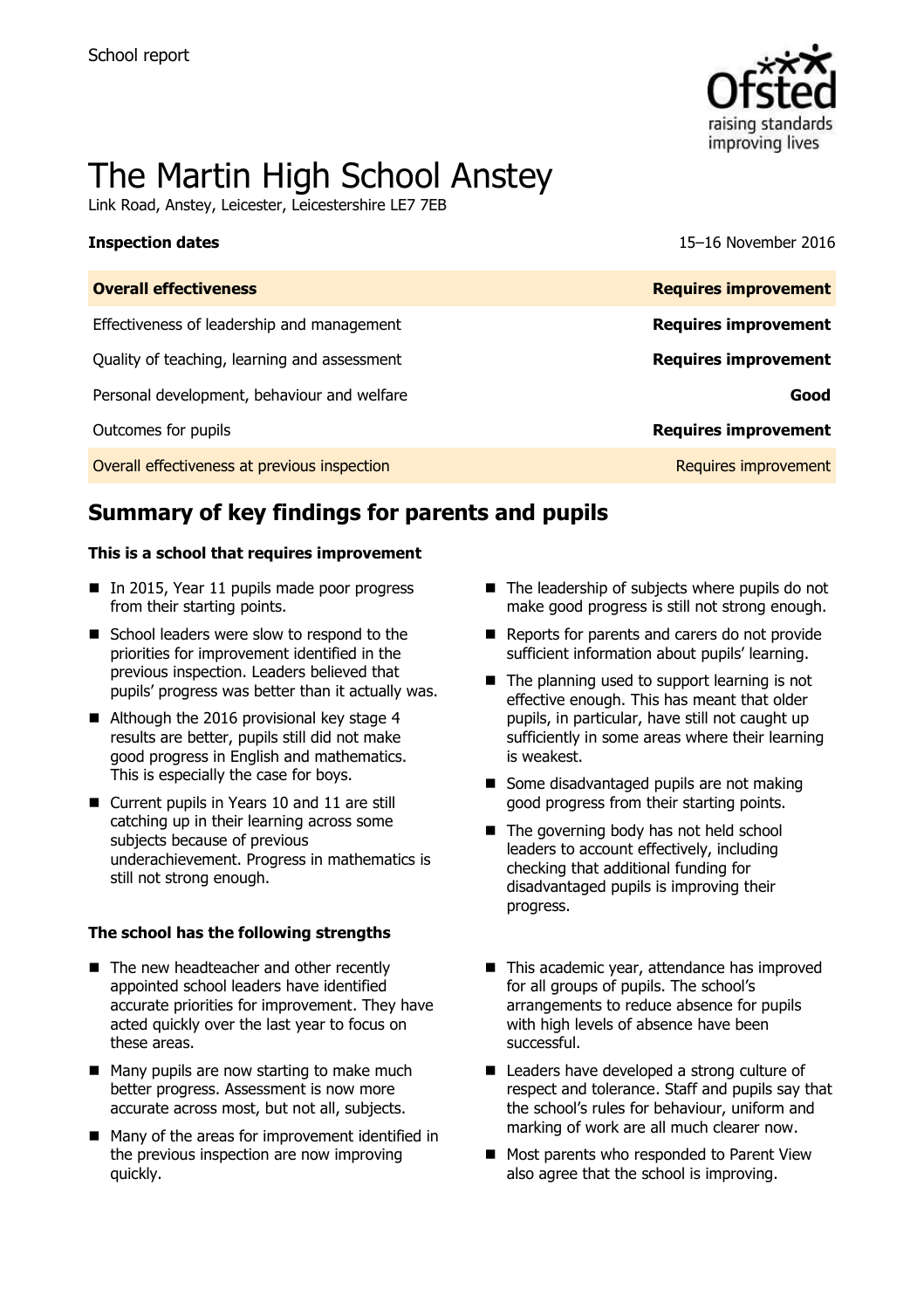

# **Full report**

### **What does the school need to do to improve further?**

- Improve the progress made by pupils, especially in mathematics, by:
	- planning learning more effectively with a greater focus on identifying gaps in pupils' understanding, or skills
	- developing activities in lessons that motivate and enthuse some boys more effectively
	- ensuring that the work of teaching assistants is planned more consistently so they have a clearer focus for their work in supporting learning.
- **IMPROVE the effectiveness of leadership, by:** 
	- continuing to provide support for subject leaders and teachers where pupils are not making good progress
	- developing further the effectiveness of strategies to support disadvantaged pupils so that the difference between their progress and their peers is reduced
	- improving the quality of information reported to parents in order to provide more information about the strengths and areas for development in pupils' learning
	- improving the accuracy of teachers' assessment further so that leaders can be more confident about information they receive on progress across a wide range of subjects.

An external review of the school's use of the pupil premium should be undertaken in order to assess how this aspect of leadership and management may be improved.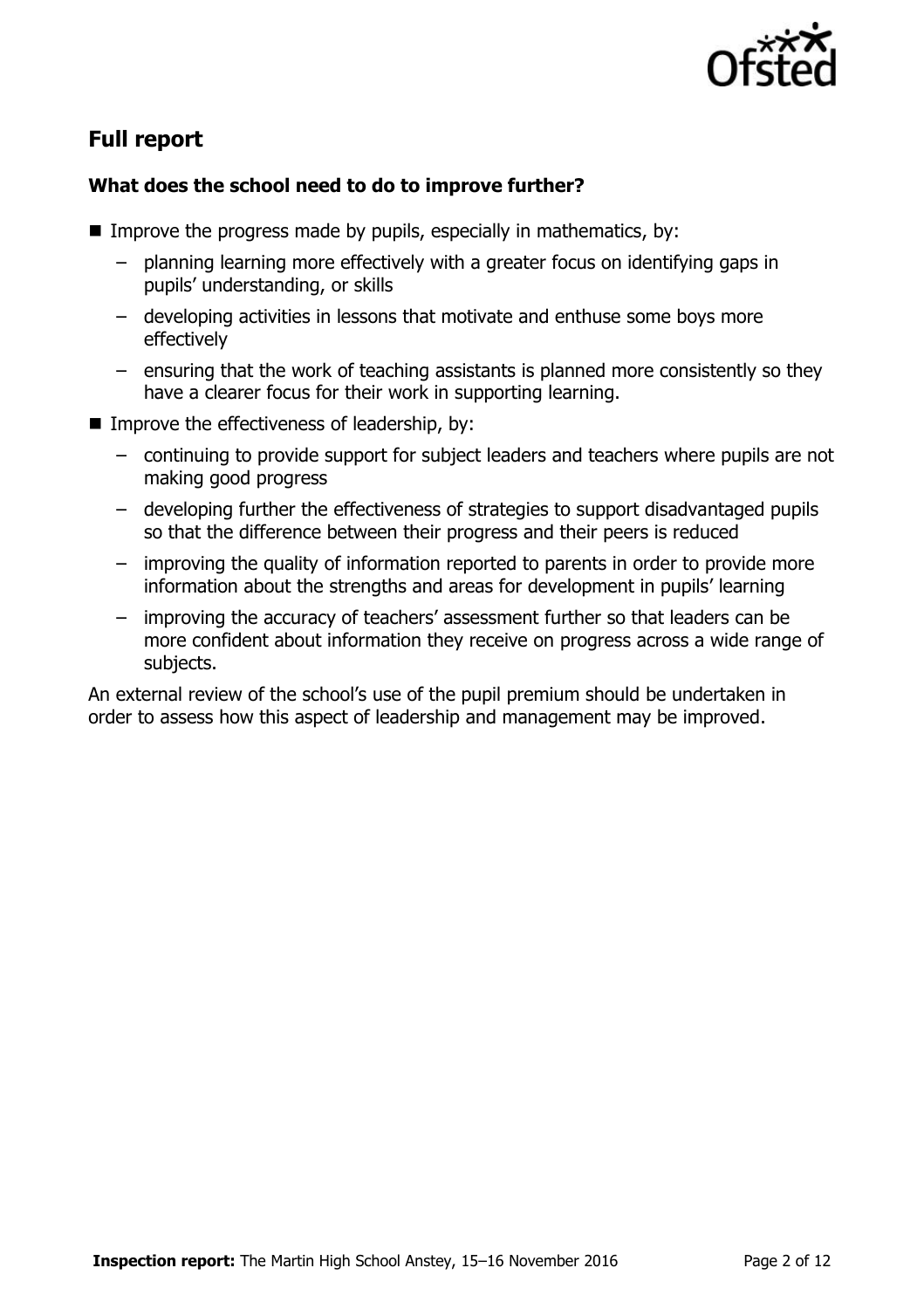

## **Inspection judgements**

#### **Effectiveness of leadership and management Requires improvement**

- Leaders have not had an accurate understanding of how well pupils were doing. When the school extended its range, to include key stage 4 pupils, they believed that pupils were achieving very well. Estimates for the GCSE results in 2015 were significantly more positive than the actual outcomes achieved because assessment was not accurate.
- School leaders did not respond quickly enough to the priorities for improvement in the previous inspection report. The lack of progress made by pupils was not clear, until the confirmation of the 2015 key stage 4 results.
- The systems used to check on the quality of teaching were weak. Leaders were not effective in identifying areas where teaching was not good enough. Little effective training and support for teaching was provided.
- Teachers with responsibility for leading subjects have underestimated the challenge of teaching GCSE courses since the school extended its range to include key stage 4 pupils. Some of the leadership of subjects where pupils are not making good progress is not strong enough because some priorities for development are still not improving with sufficient urgency.
- $\blacksquare$  Previous leaders did not recognise that pupils in key stage 3 were also not making sufficient progress. Many of these pupils still have to catch up with their learning.
- Reports to parents do not provide sufficient detail about how well pupils are learning and any strengths or gaps in their understanding of subjects.
- New senior leaders have been in place for just over one year. The headteacher has ensured that staff understand the urgency needed in improving the progress made by all pupils. She, and other senior leaders, has put in place focused plans, which aim to improve all aspects of the school. They are now leading to improved progress, especially in key stage 3.
- Over the course of the last 12 months, since the new leaders started their roles, many of the priorities identified in the previous inspection have improved significantly. The large majority of staff, parents and pupils recognise the positive changes that have taken place.
- Some aspects of the school's drive to improve the quality of teaching and the progress made by pupils have not had sufficient effect. This is mainly because they have not had time to be fully effective. However, across the school, pupils are already making better progress in the majority of subjects.
- Current school leaders have created a strong culture of respect within the school. Relationships between staff and pupils are positive. Equality and diversity have a high priority.
- School leaders now have an accurate understanding of what needs to be improved. Regular checks show them how effective teaching is. Additional support and training ensures that teaching improves. Leaders understand that it is still not consistently good in some subjects.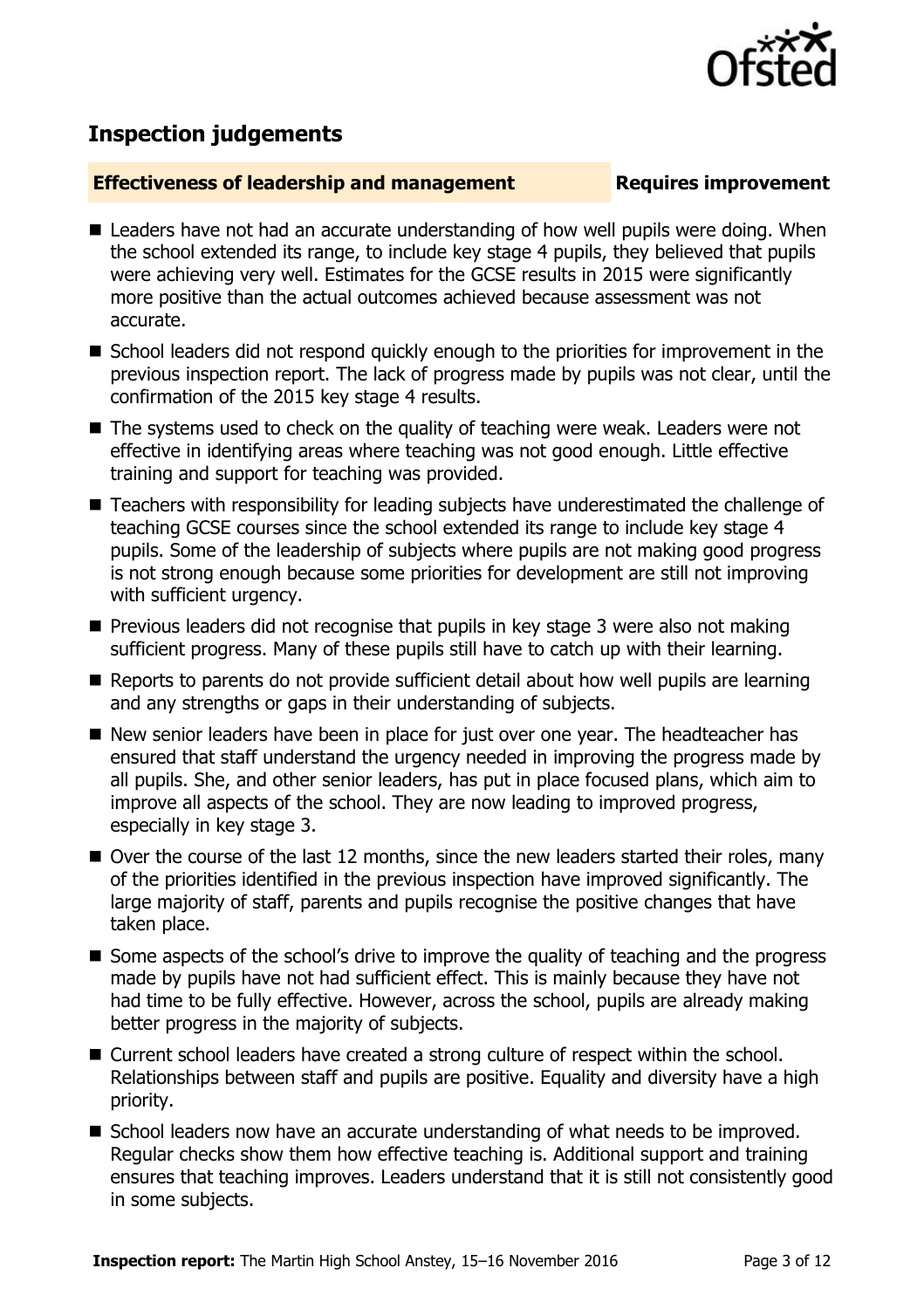

- The school provides lessons in a broad range of subjects. The time allocated to subjects ensures that pupils have the chance to focus on key skills of literacy and numeracy.
- The school provides opportunities for pupils to participate in a good range of additional trips, clubs and additional activities. The provision for physical education clubs is a strength and is valued by pupils and parents.
- The ethos of the school is supported well by strong and well-planned opportunities to explore spiritual, moral, social and cultural aspects of learning. Pupils receive good guidance that prepares them for life in modern Britain.

#### **Governance of the school**

- The governing body has not been effective enough at holding school leaders to account for the performance of the school.
- The governing body has not ensured that the school is performing as well as it should. The information that governors have received about pupils' progress has been inaccurate and too optimistic. Governors have accepted information without checking sufficiently whether it is credible.
- The governing body carried out an external review of its work because of a recommendation made as part of the previous inspection. It was slow to respond to the priorities identified in the previous inspection report and the areas identified in the review.
- $\blacksquare$  In the last three months, the governing body has started to address these issues more effectively. The governing body is now much more realistic about the challenges faced by the school. The recently appointed chair of the governing body is ensuring that governance focuses on the improvements needed. These changes are too recent to have had time to be effective yet.
- Governors have participated in training in order to ensure that they update and improve their skills. They have a much more realistic understanding of the sort of further training they need.
- Governors have not been effective enough in checking that additional funding for disadvantaged pupils leads to them making better progress. Although governors are aware of how much funding is available they are not sufficiently aware of the difference in achievement between these pupils and their peers.
- The governing body has not checked that additional catch-up funding improves the progress of the identified pupils.
- The governing body is starting to ensure that the performance of staff is checked in a more robust way.
- Although the governing body has not been strong enough since the previous inspection a further review of their work has not been recommended because they need more time to demonstrate that the new governance arrangements are effective.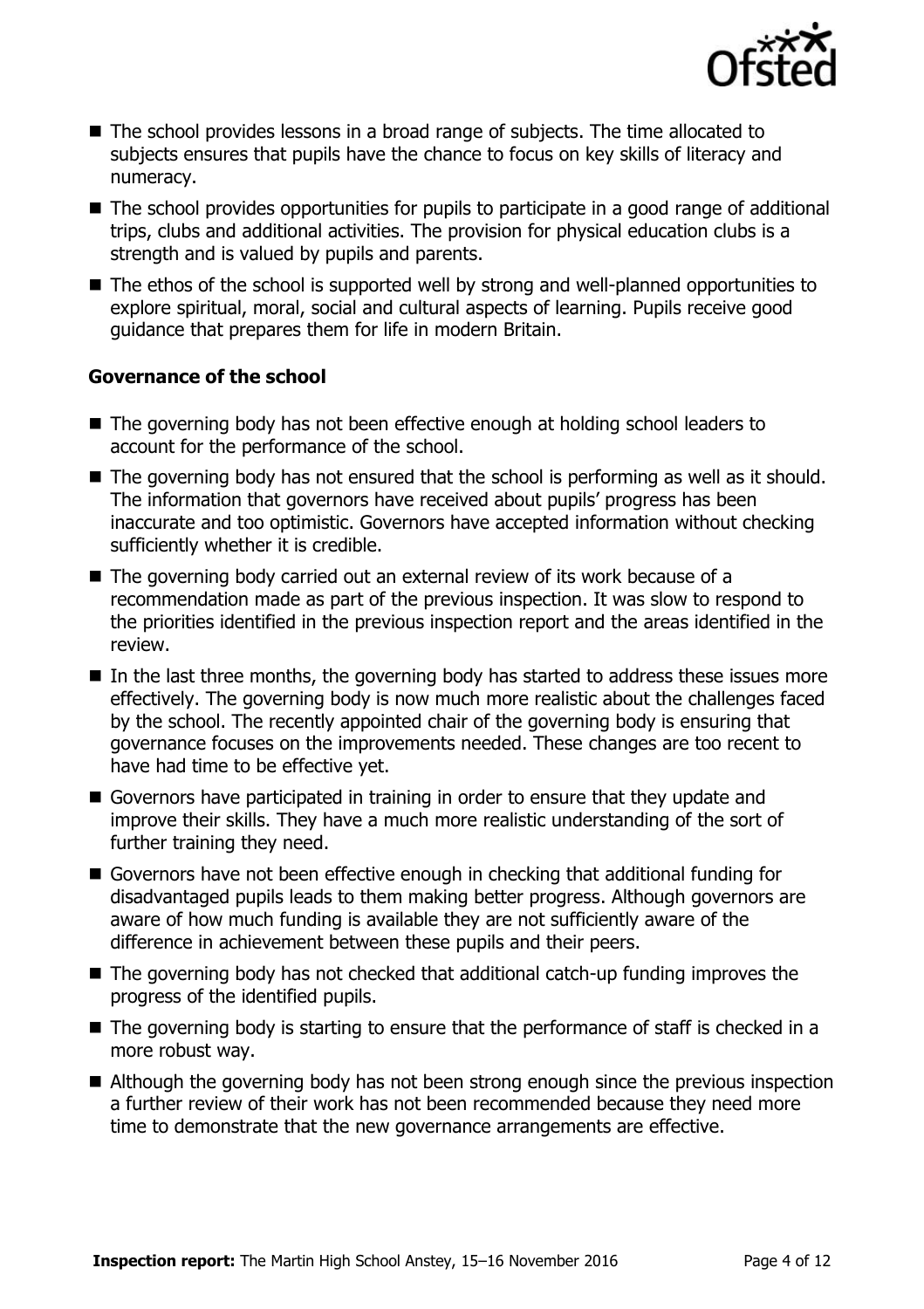

### **Safeguarding**

- The arrangements for safeguarding are effective.
- The school checks carefully that staff are appropriately qualified and experienced. Records of this information are kept using a meticulous and comprehensive process.
- A recently appointed senior member of staff has responsibility for all aspects of safeguarding. An audit of current practice has ensured that any gaps are identified and improved. This is providing the school with a good focus for all aspects of safeguarding.
- Staff receive regular training that raises their awareness of risks that pupils might face and how they should respond if they have a concern. They have also received training to support their understanding of the risks associated with radicalisation.
- Governors have received training in safeguarding and some are aware of risks posed by radicalisation.
- Where the school has any concerns, arrangements to work with external agencies to get extra support are thorough and detailed. School leaders have ensured they have strong systems in place to keep parents informed about development in the school and seek their views.
- A comprehensive programme of personal, social and health education helps pupils to consider risks they might face, and how they can keep themselves safe.

### **Quality of teaching, learning and assessment Requires improvement**

- Teaching did not improve fast enough after the previous inspection because leaders did not make this a high enough priority. Although much of the teaching has improved over the last 12 months it is still not consistently good.
- The effectiveness of teachers' planning for learning is not always strong enough. In some subjects, where pupils do not make good progress, insufficient account is taken of gaps in pupils' understanding or skills.
- Teaching is still not leading to consistently good progress in mathematics, history, religious education and some aspects of science.
- The work of teaching assistants is not planned well enough in some lessons. Although they regularly provide general support and encouragement for pupils, a lack of sufficient information, or focus for their work, makes them less effective.
- The school has struggled, over time, to ensure that assessment information is accurate and realistic. This has resulted in school leaders having an overoptimistic view about the progress being made across a wide range of subject areas.
- **Pupils are able to write confidently using a range of styles and techniques. A few boys** are less secure, or do not take sufficient care over their work.
- The teaching of mathematics is still too inconsistent. Although in some classes pupils are confident and secure in their use of calculations, this is not typically the case.
- During the course of this year, the quality of marking and feedback given by teachers is often in line with the school's policy. This has resulted in a more consistent approach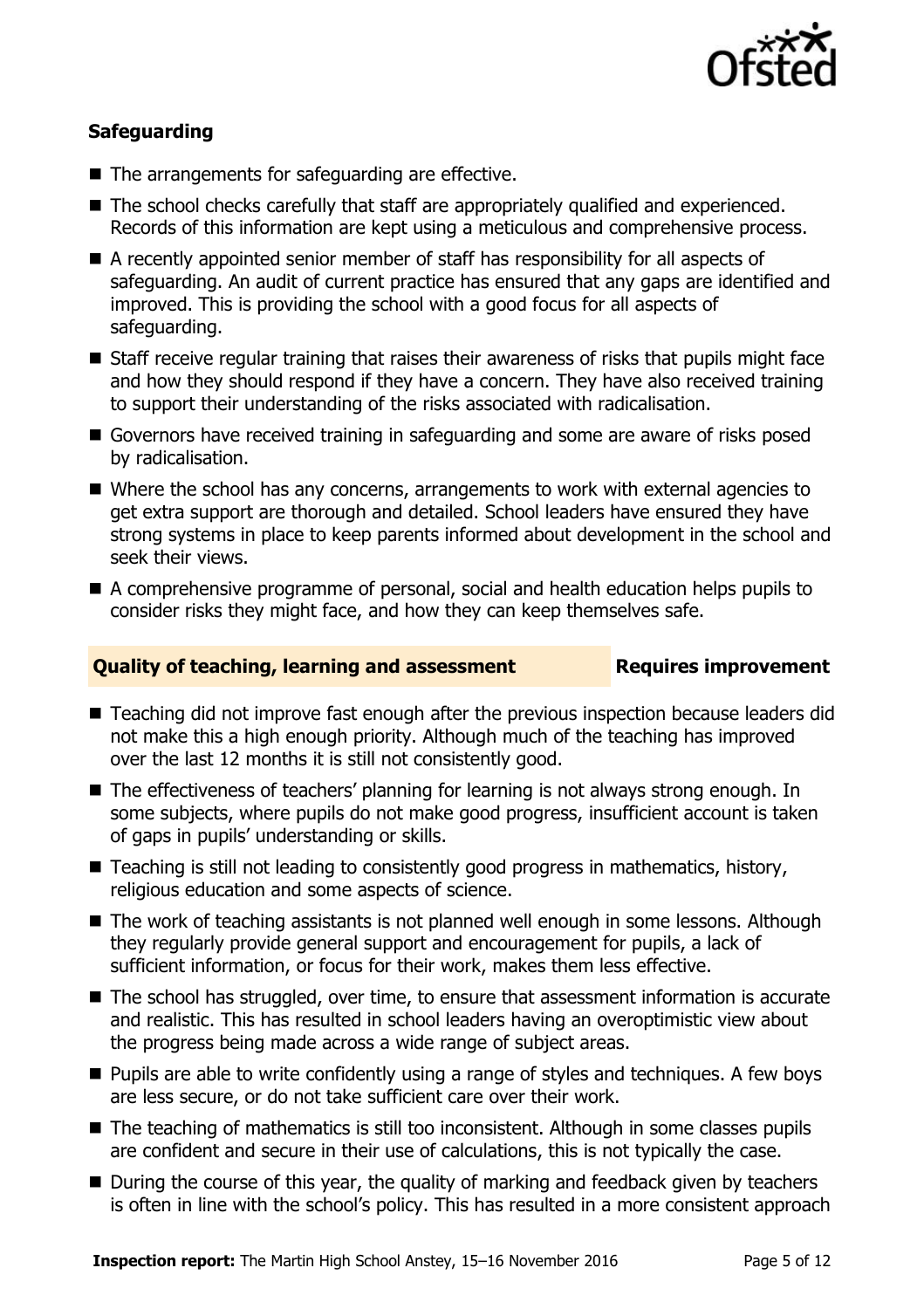

across subject areas and pupils say that they understand and feel confident about the systems used. Some comments and feedback provided by teachers are still not helping them to address gaps in their knowledge or understanding, even though the format used matches the policy expected by the school.

- Teaching is starting to improve across the majority of subject areas. Additional support and training has led to better teaching being in place for the last 12 months. This is starting to have a positive effect on the progress made by all groups of pupils.
- Many teachers now have a better understanding of the expectations they need to have for pupils in key stage 4. They are now becoming more secure in their use of assessment. In a few subjects the assessment of pupils' work is still inconsistent, or overoptimistic.
- The teaching of reading skills is good. Younger pupils who read to inspectors had good strategies for sounding out letters. Many pupils read confidently and have a good level of understanding.

#### **Personal development, behaviour and welfare Good**

#### **Personal development and welfare**

- The school's work to promote pupils' personal development and welfare is good.
- $\blacksquare$  The school has developed a strong culture in the last 12 months, which promotes equality and diversity. Pupils have the opportunity to discuss and consider issues they will encounter outside the school during tutor time, and as part of sessions organised by the school's house system. They often participate well in discussions, although a few boys find it more difficult to engage positively in these discussions.
- Staff take bullying seriously and pupils say that the school has systems in place to deal with any concerns they may have. The large majority of parents agreed that they have confidence in these systems.
- **Pupils are aware of how to stay safe when using computers. The school makes them** aware of particular issues regarding their safety, such as child sexual exploitation.
- **Pupils spoken to say they feel safe in school and they recognise that new senior** leaders have raised expectations for their behaviour and their welfare.

#### **Behaviour**

- The behaviour of pupils is good.
- The large majority of pupils behave well in lessons. They understand and comply with the school's approach to managing behaviour. The large majority of staff, parents and pupils feel that the school's expectations for behaviour in lessons, uniform and conduct around the school are now much clearer, especially in the last 12 months.
- **Pupils often maintain their focus and good behaviour even when the pace of learning in** lessons drops, or activities are not matched well to their prior learning.
- **Pupils get on well with each other. They are tolerant and listen to each other during** discussions.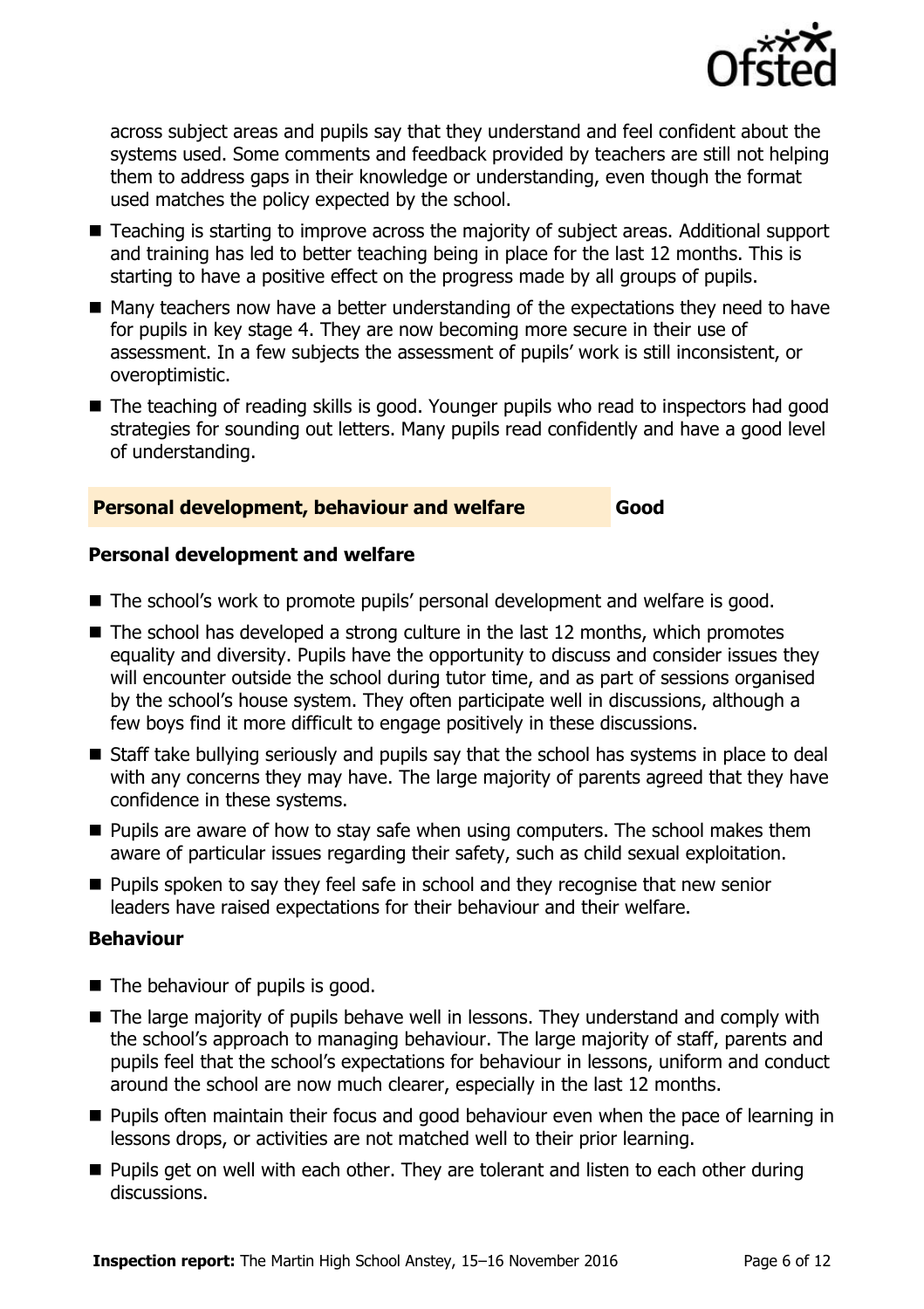

- **Pupils arrive to lessons on time and have the equipment they need.**
- A few pupils, especially some boys, find it harder to motivate themselves, particularly in subjects that are not yet addressing their needs, or gaps in their learning. This results in a small number finding it difficult to concentrate and participate. In a few cases they can engage in low-level disruption.
- School leaders have developed effective systems to support pupils who find it difficult to focus on their learning, or who need time to reintegrate after absence. The 'aspire hub' provision provides them with additional support and help from adults and is having a positive effect on their attitudes to learning.

#### **Outcomes for pupils Requires improvement**

- $\blacksquare$  In 2015, the first year that the school had a cohort of pupils taking external GCSE examinations, all groups of pupils made poor progress, across a wide range of subjects.
- Disadvantaged pupils made poor progress from their starting points in 2015 and 2016. School leaders have made this a priority for their planning. Across the school some of the pupils, especially in key stage 3, are doing better. Some of the actions to support these pupils have not been in place long enough to have had sufficient effect.
- $\blacksquare$  Pupils in key stage 4 are still catching up in many subjects because of previous underachievement when they were in key stage 3.
- The progress made by pupils in mathematics, history, design and technology and languages is not consistently good, although there are signs of recent improvement.
- **Pupils did not make as much progress in English and mathematics as pupils with similar** starting points did nationally in 2016. This cohort of pupils did, however, make better progress than the previous year.
- Most able pupils did not make good progress in the 2015 GCSE results. Results for this group improved in 2016 and across key stage 3 these pupils are now doing better. School leaders have ensured that improving the progress for this group of pupils is a priority and this is helping the most able disadvantaged pupils to make good progress.
- **Pupils are starting to make better progress in science, although those taking additional** science are still behind where they need to be.
- Pupils who have special educational needs and/or disabilities did not make good progress in 2015. Across the school they are now starting to do better. Some still have a long way to go in order to catch up with their peers.
- Boys have consistently underachieved since the previous inspection. School leaders are aware of this and have made their progress a focus for checks made on teaching. Although boys are starting to do better, a few are not as engaged in their learning and, as a result, are not making enough progress.
- **Provisional 2016 results indicate that Year 11 pupils made better progress in most** subject areas. Across a range of eight key subjects, pupils made average progress when compared to pupils with similar starting points nationally. The proportion who achieved five or more good GCSE grades, including English and mathematics, was also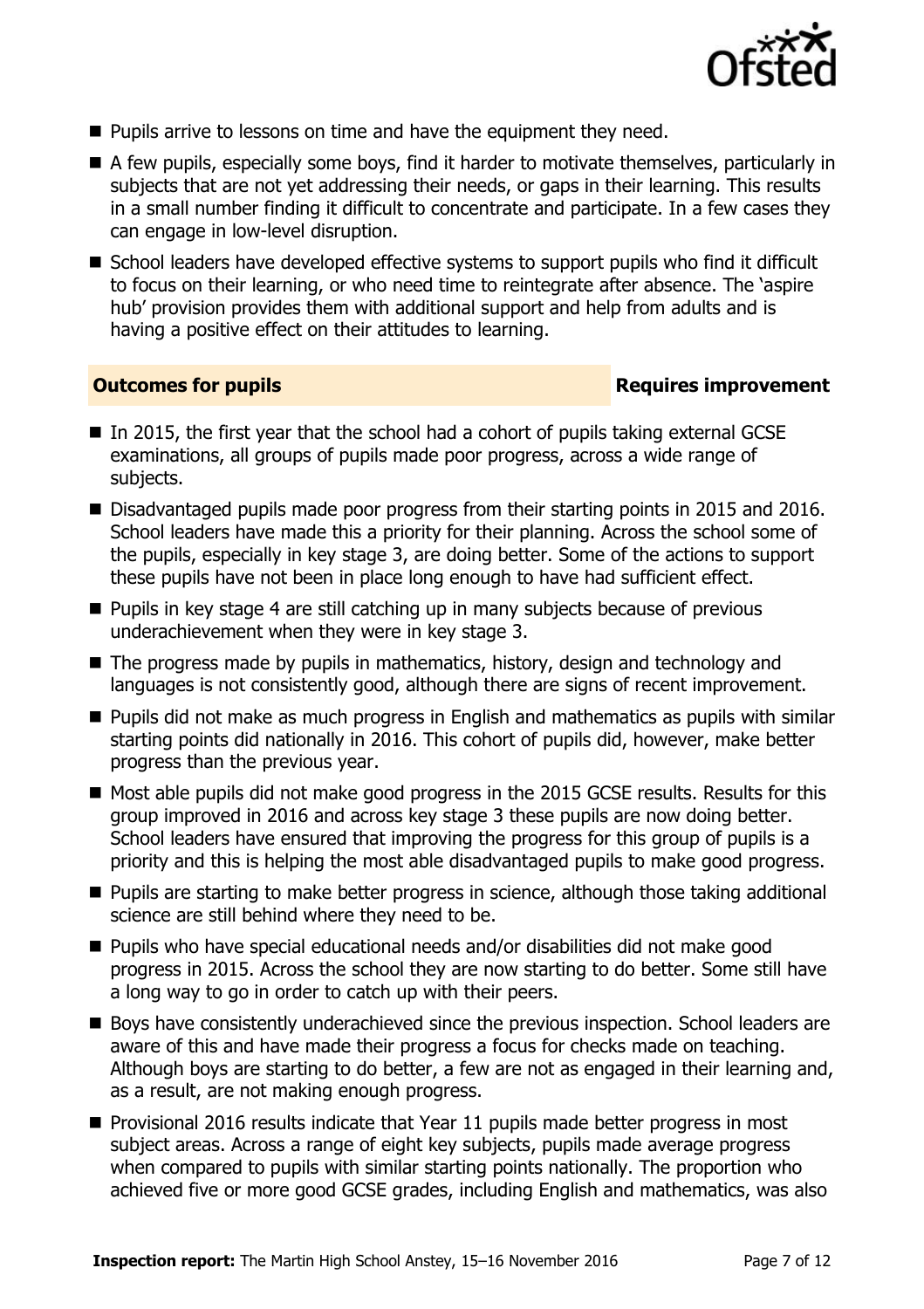

broadly average.

- Current pupils are starting to make consistently better progress across most subjects, especially in key stage 3. Pupils are often making good progress in English, geography, physical education, drama and food technology.
- The proportion of pupils who attained a good GCSE grade in English, mathematics, science, humanities and languages (which together contribute to the measure described as the English Baccalaureate) in 2016 was broadly average.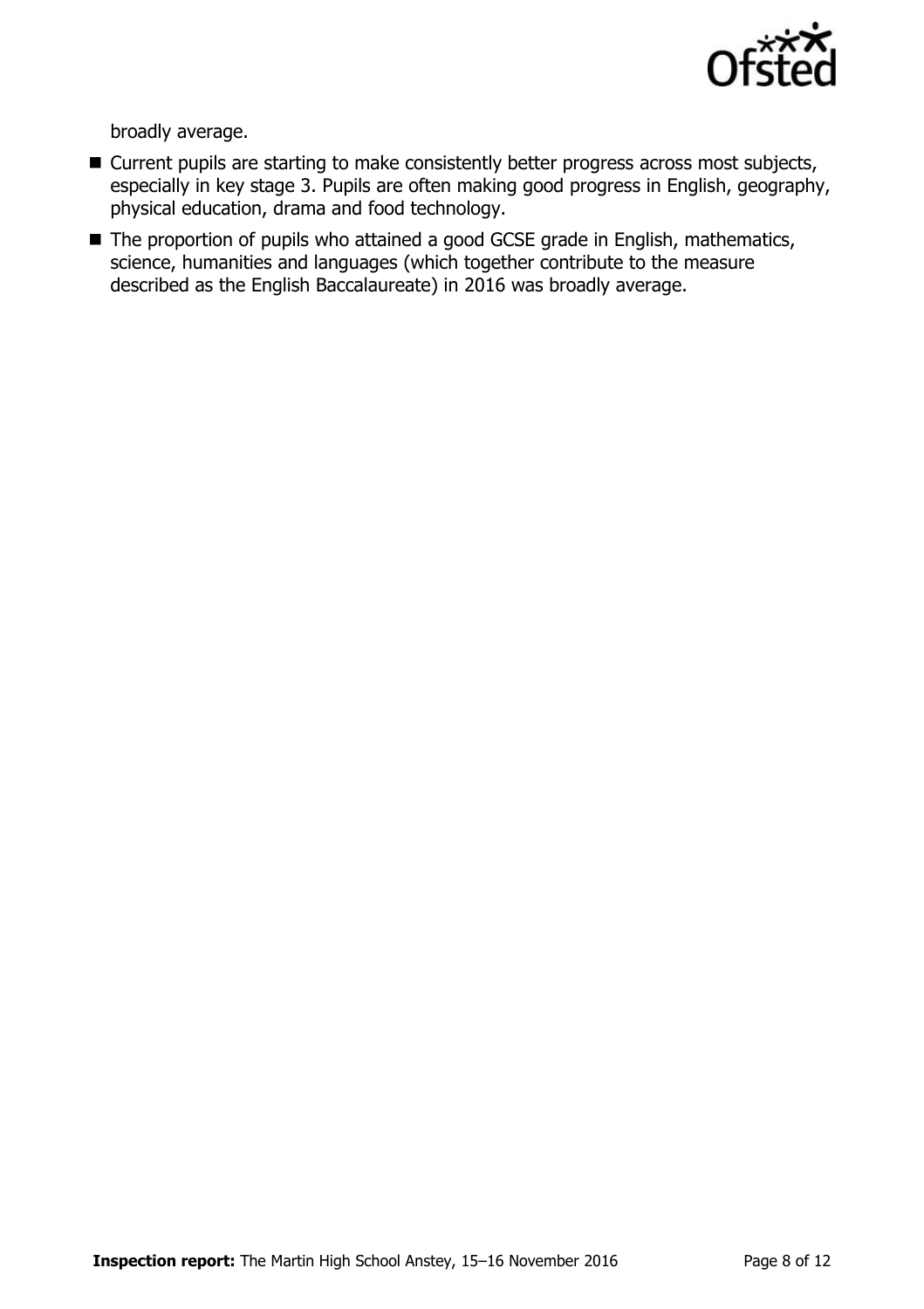

# **School details**

| Unique reference number | 137828         |
|-------------------------|----------------|
| Local authority         | Leicestershire |
| Inspection number       | 10019568       |

This inspection of the school was carried out under section 5 of the Education Act 2005.

| Type of school                      | Secondary comprehensive    |
|-------------------------------------|----------------------------|
| <b>School category</b>              | Academy converter          |
| Age range of pupils                 | 11 to 16                   |
| Gender of pupils                    | Mixed                      |
| Number of pupils on the school roll | 842                        |
| Appropriate authority               | The governing body         |
| Chair                               | Pam Whitehead              |
| <b>Headteacher</b>                  | Laura Sanchez              |
| Telephone number                    | 0116 2363291               |
| Website                             | www.martinhigh.org         |
| <b>Email address</b>                | office@martin.leics.sch.uk |
| Date of previous inspection         | 19-20 November 2014        |

### **Information about this school**

- The school does not meet requirements on the publication of information about the pupil premium on its website.
- The school does not comply with Department for Education guidance on what academies should publish about its pupil premium strategy or the effectiveness of the use of catch-up funding.
- The school is an average-sized secondary school.
- The large majority of pupils are of White British heritage and speak English as their first language.
- The proportion of pupils who are disadvantaged and supported through pupil premium funding is below average.
- The proportion of students who have special educational needs and/or disabilities is average.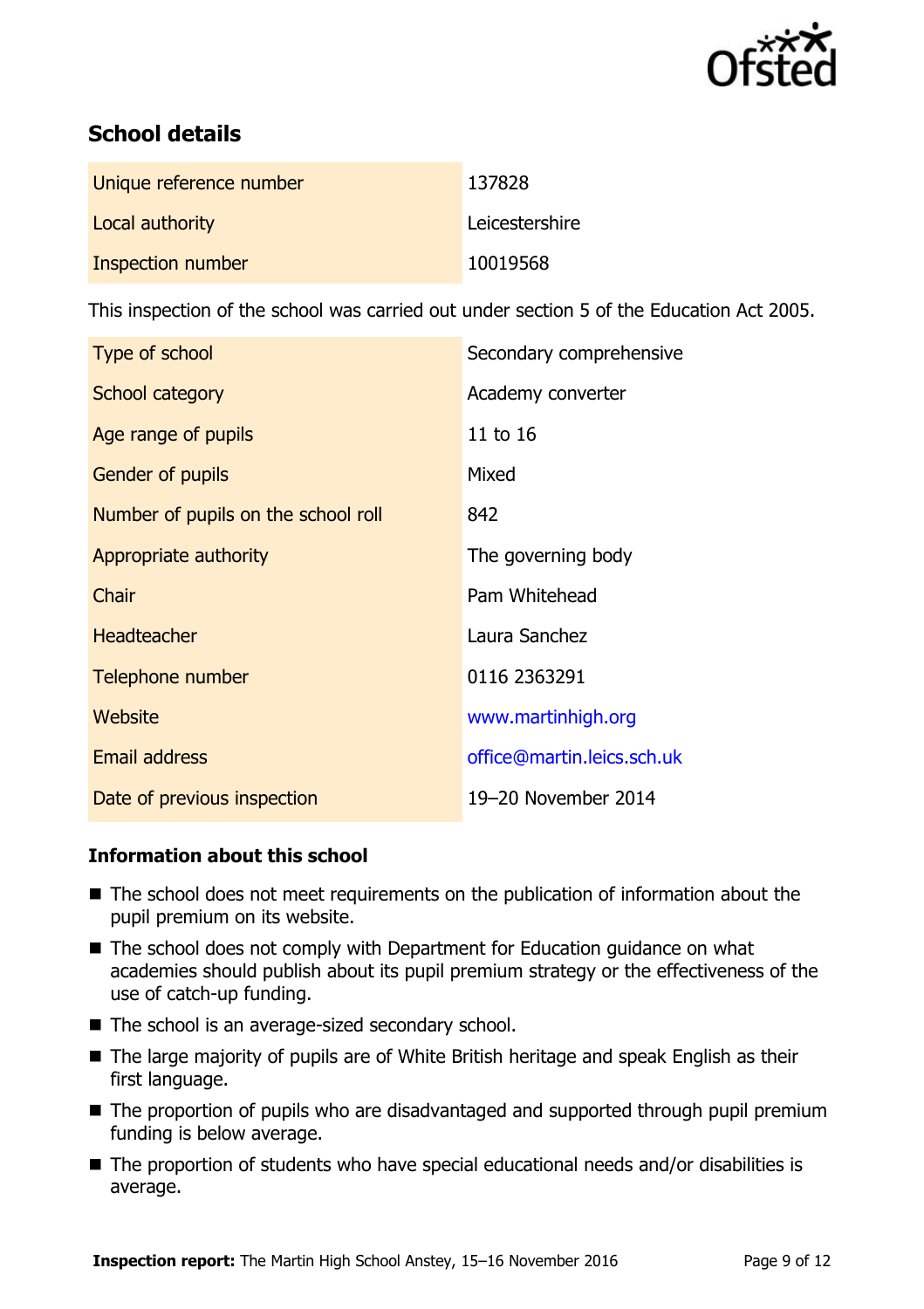

- The school meets the government's current floor standards, which are the minimum expectations for students' attainment and progress in English and mathematics.
- A small number of pupils attend alternative provision courses managed by the Melton Behaviour Partnership.
- The headteacher and other senior leaders all started their roles in September 2015. The governing body was significantly reorganised in September 2016.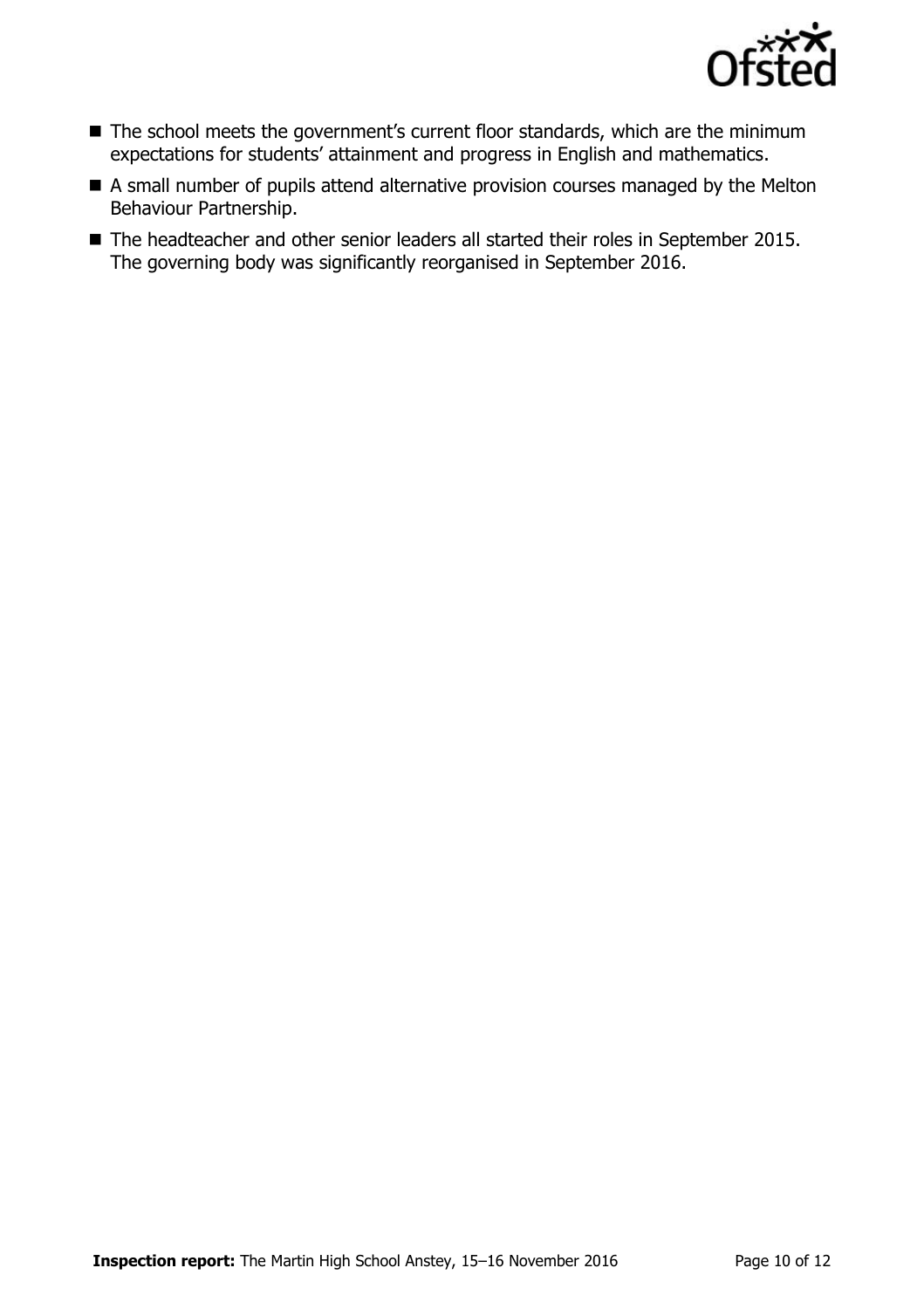

# **Information about this inspection**

- Inspectors observed 61 lessons, an assembly and sessions with form tutors.
- Inspectors looked at pupils' work across a wide range of subjects in lessons and during a review of work provided by school leaders.
- Inspectors met with the headteacher, senior leaders, subject leaders, and teachers who had recently qualified. They also met four members of the governing body, including the chair of the governing body.
- **Inspectors met with four groups of pupils in order to gain their views about the school.** They also observed students' behaviour around the school.
- **Inspectors heard several pupils read.**
- Inspectors checked the school's policies, self-evaluation, development plans and records of monitoring carried out by senior leaders.
- Inspectors checked the school's information about pupils' progress and the arrangements made to keep students safe.
- The views of 46 parents and carers who responded to the Ofsted Parent View questionnaire were taken into account, along with the 28 staff who completed a questionnaire for the inspection.

#### **Inspection team**

| David Bray, lead inspector | Ofsted Inspector |
|----------------------------|------------------|
| Sian Hampton               | Ofsted Inspector |
| <b>Richard Hartley</b>     | Ofsted Inspector |
| <b>Nigel Boyd</b>          | Ofsted Inspector |
| Kathryn Hardy              | Ofsted Inspector |